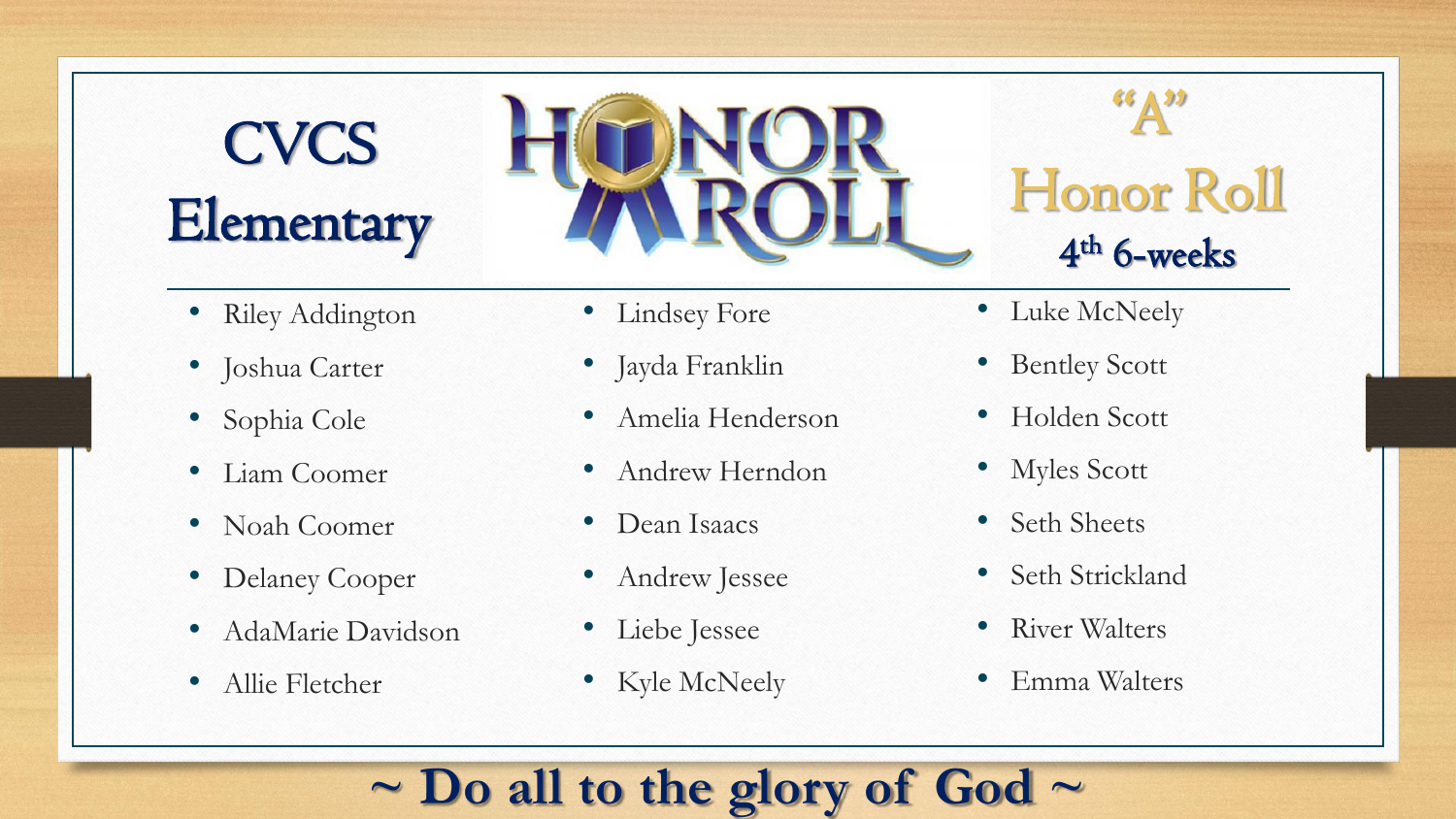# **CVCS Elementary**



### $A/B$ " Honor Roll 4 th 6-weeks

- Aiden Addington
- Luna Bailey
- Landon Bishop
- Markus Brooks
- Adia Bruce
- Caden Bush
- Stella Byington
- Marcus Capps
- Grace Davis
- Savannah Donihe
- Eden Dunn
- Moriah Dunn
- Shiloh Dunn
- Ayden Faxon
- Mishka Fay
- Samuel Foran
- Keylie Galloway
	- Caleb Grapperhaus
- Kate Herndon
- Amelia Hitt
- Colton Jessee
- Sarah Jinks
- Luke Johnson
- Gracie Keen
- Kaydee Keen
- Hannah Lane
- Kayllen Lane
- Kylie Lawson
- Cody Light
- Bethany Mason
- Isaac Mason
- Neela Parker
- Holston Patton
- Elijah Peters
- Lydia Phillips
- Aiden Quillen
- Noah Redwood
- Temperance Redwood •
- Evan Richardson
- Jacob Robinson
- Landon Salyer
- Lucas Salyers
- Noah Sheets
- Seth Sheets
- Ethan Smith
- Lydia Smith
- Maggie Snapp
- **Riley Swiney**
- **Isaac Varney**
- Colton White
- Emma Williams
- Logan Wright

#### **~ Do all to the glory of God ~**

- 
-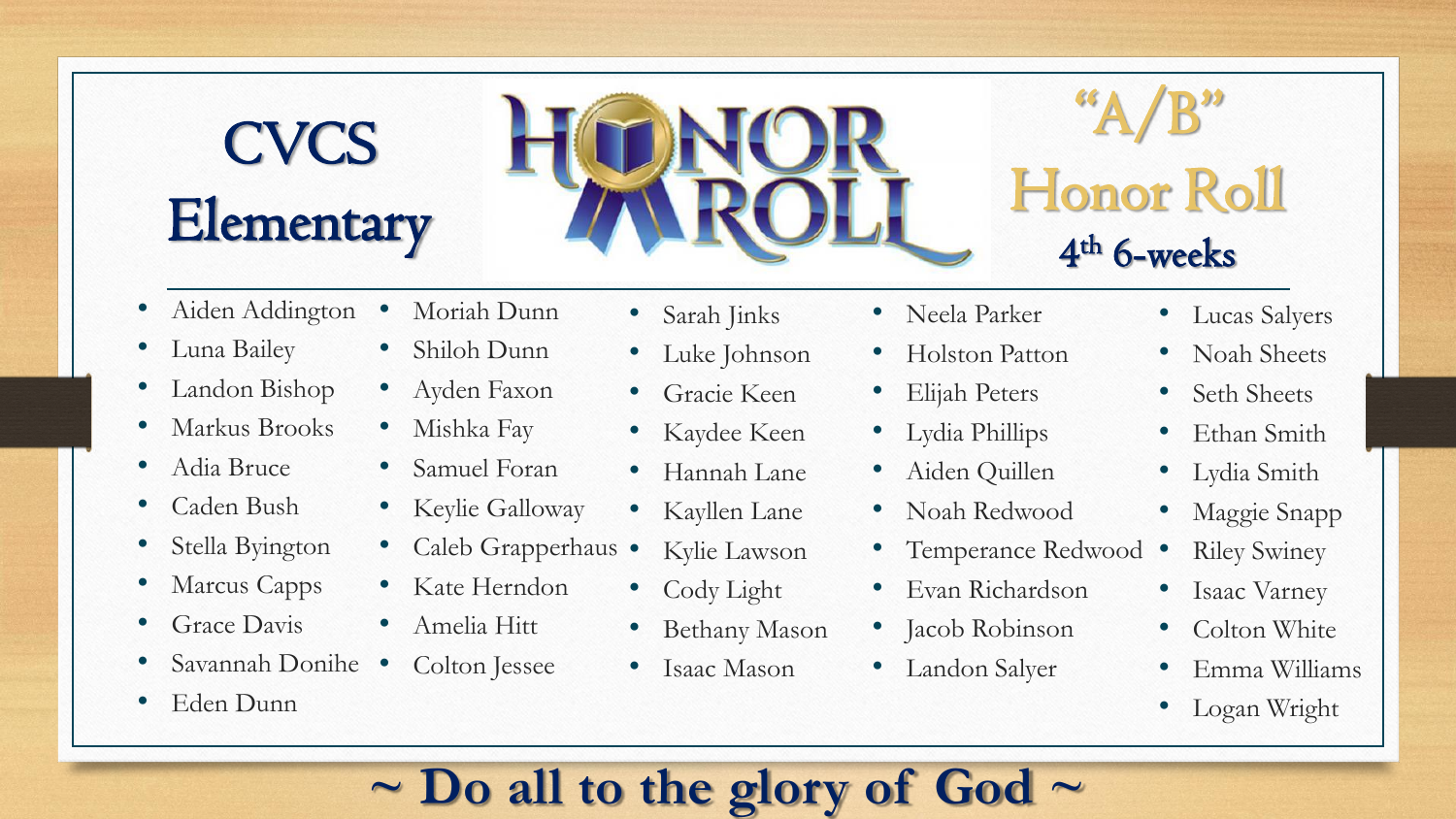

- Walker Derrick
- Isabella Hitt
- Jasper Kettner
- Joshua McConnell
- Kaleb McConnell
- Brynn Ryans
- Natalie Ryans
- Annabelle Walker

#### **~ Do all to the glory of God ~**